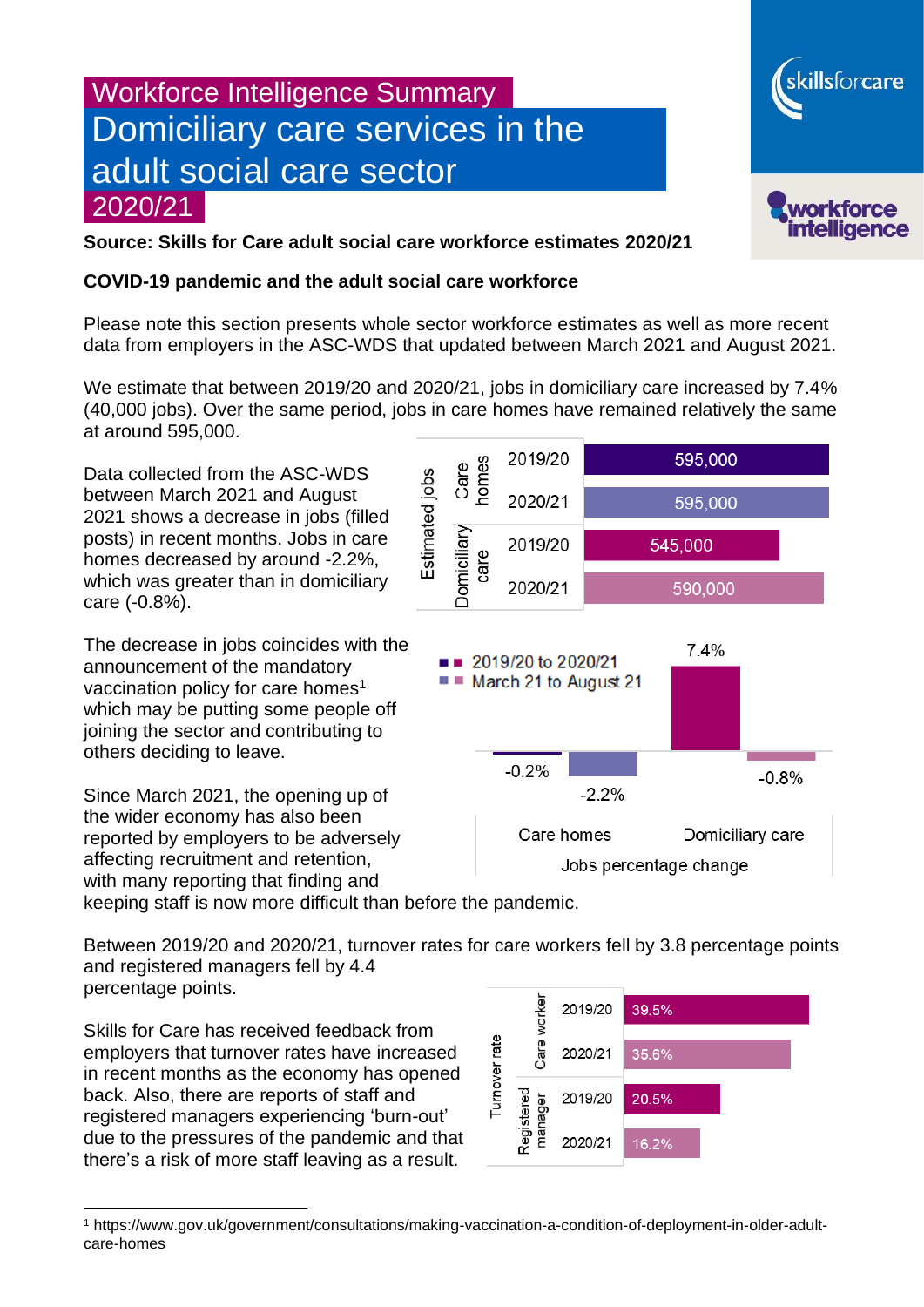# **Key findings**

**590,000**

Jobs in domiciliary care services.

# **10,950**

Care providing locations across England.

**47%**

Proportion employed on zero-hours contracts.

This report provides a summary of the adult social care workforce within domiciliary care services and includes Skills for Care's workforce estimates. Across England there were 10,950 domiciliary care services registered with CQC as at 2020/21. These care providing locations had an estimated workforce of 590,000. Around 570,000 of these roles were within the independent sector, with 19,600 in local authorities.

The chart below shows that between 2012/13 and 2020/21 the number of jobs in domiciliary care services increased from 450,000 in 2012/13 to 590,000 in 2020/21, an **overall increase of 31%**. The

largest increase, of 7.4% (40,000 jobs) was between 2019/20 and 2020/21. The decrease in jobs (filled posts) since March 2021 is the first on record.

|  |                                                                                     |  |  | 450k 470k 490k 495k 500k 515k 530k 545k 590k |
|--|-------------------------------------------------------------------------------------|--|--|----------------------------------------------|
|  | 2012/ 2013/ 2014/ 2015/ 2016/ 2017/ 2018/ 2019/ 2020/<br>13 14 15 16 17 18 19 20 21 |  |  |                                              |

By comparison, since 2012/13, the number of jobs in care homes with nursing increased by 2%, whilst care homes without nursing decreased by 1%.

## **Staffing overview**



There were an estimated 510,000 direct care providing jobs in domiciliary care services, 44,000 managerial jobs, 2,600 regulated professionals and 32,000 other jobs including ancillary non-careproviding roles.

**Just under half** of staff in domiciliary care services were employed on a **full-time basis (46%)** and 54% were employed part-time.

**Around 47% of the workforce were employed on zero-hours contracts**. This proportion has decreased 6 percentage points since 2012/13. Across all services, 24% of the workforce were employed on zero-hours contracts.

This contract type could be attractive to domiciliary care providers to help manage fluctuating demand for services (including the risk of losing contracts), or as a temporary solution to staff shortages due to turnover or sickness. Workers may benefit from the flexibility offered by zero-hours contracts. However, they can be considered adverse for workers in terms of financial stability and security.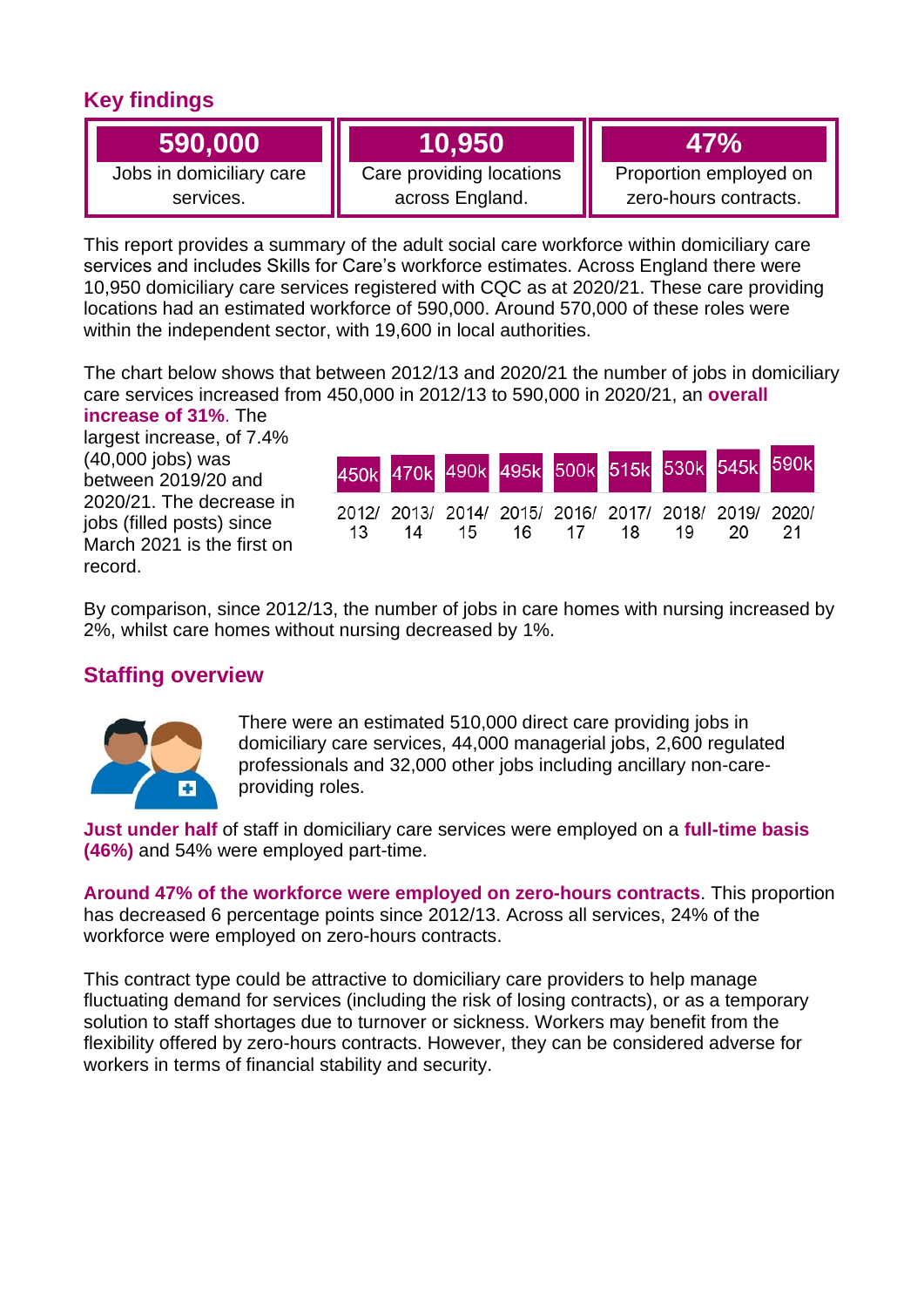# **Recruitment and retention**



The **turnover rate** for domiciliary care services **was 31.5%**, which was lower than that of care homes with nursing (35.0%) but higher than care homes without nursing (28.4%). This equates to an **estimated 166,000 workers leaving their role** in the previous 12 months. Care workers had a turnover rate of 35.6%, which equates to an estimated 143,000 leavers.

We estimate that turnover rates decreased during the pandemic between 2019/20 and 2020/21 but may have increased in recent months. Skills for Care has received feedback from employers in the sector about staff and registered managers experiencing 'burn-out' due to the pressures of the pandemic and that there's a risk of staff leaving as a result. The opening of the wider economy has also been reported to be adversely affecting recruitment and retention.

Most of the workforce in domiciliary care services were recruited from within adult social care (63%). This means that although the high turnover rate results in employers going through the recruitment process, with its associated costs, the skills and experience of many workers are retained by the sector.

The **vacancy rate** for domiciliary care services was **9.1%** in 2020/21, equating to an **estimated 53,000 vacancies at any one time**. This rate was higher than the average across all services (6.8%).

Domiciliary care services that updated the ASC-WDS between March 2020 and August 2021 reported that their vacancy rates decreased during the start of the pandemic, potentially due to fewer jobs being available in the wider economy during this period, but the rates recovered more quickly than in care home services and are now back above prepandemic levels. The increase in the vacancy rate alongside decreasing jobs points towards a supply and demand mismatch with employers unable to find the staff they need to meet demand for services.

|                     |             |             |             |             |             |             |             | 10.4% 6.8% 8.6% 9.0% 9.7% 6.2% 8.2% 9.3% 10.0% 11.3% |             |
|---------------------|-------------|-------------|-------------|-------------|-------------|-------------|-------------|------------------------------------------------------|-------------|
| Pre-<br>⊟COVID      | Jun<br>2020 | Sep<br>2020 | Dec<br>2020 | Mar<br>2021 | Apr<br>2021 | May<br>2021 | Jun<br>2021 | Jul<br>2021                                          | Aug<br>2021 |
| $11 - 22 - 32 - 32$ |             |             |             |             |             |             |             |                                                      |             |

Vacancy rate

For more information, please visit the Workforce Intelligence website at [https://www.skillsforcare.org.uk/adult-social-care-workforce-data/Workforce](https://www.skillsforcare.org.uk/adult-social-care-workforce-data/Workforce-intelligence/publications/Topics/COVID-19/COVID-19.aspx)[intelligence/publications/Topics/COVID-19/COVID-19.aspx](https://www.skillsforcare.org.uk/adult-social-care-workforce-data/Workforce-intelligence/publications/Topics/COVID-19/COVID-19.aspx)

### **Demographics**



Around 84% of workers in domiciliary care services were female, and the average worker was 44 years old. These demographic breakdowns broadly match those seen in the rest of the adult social care workforce.